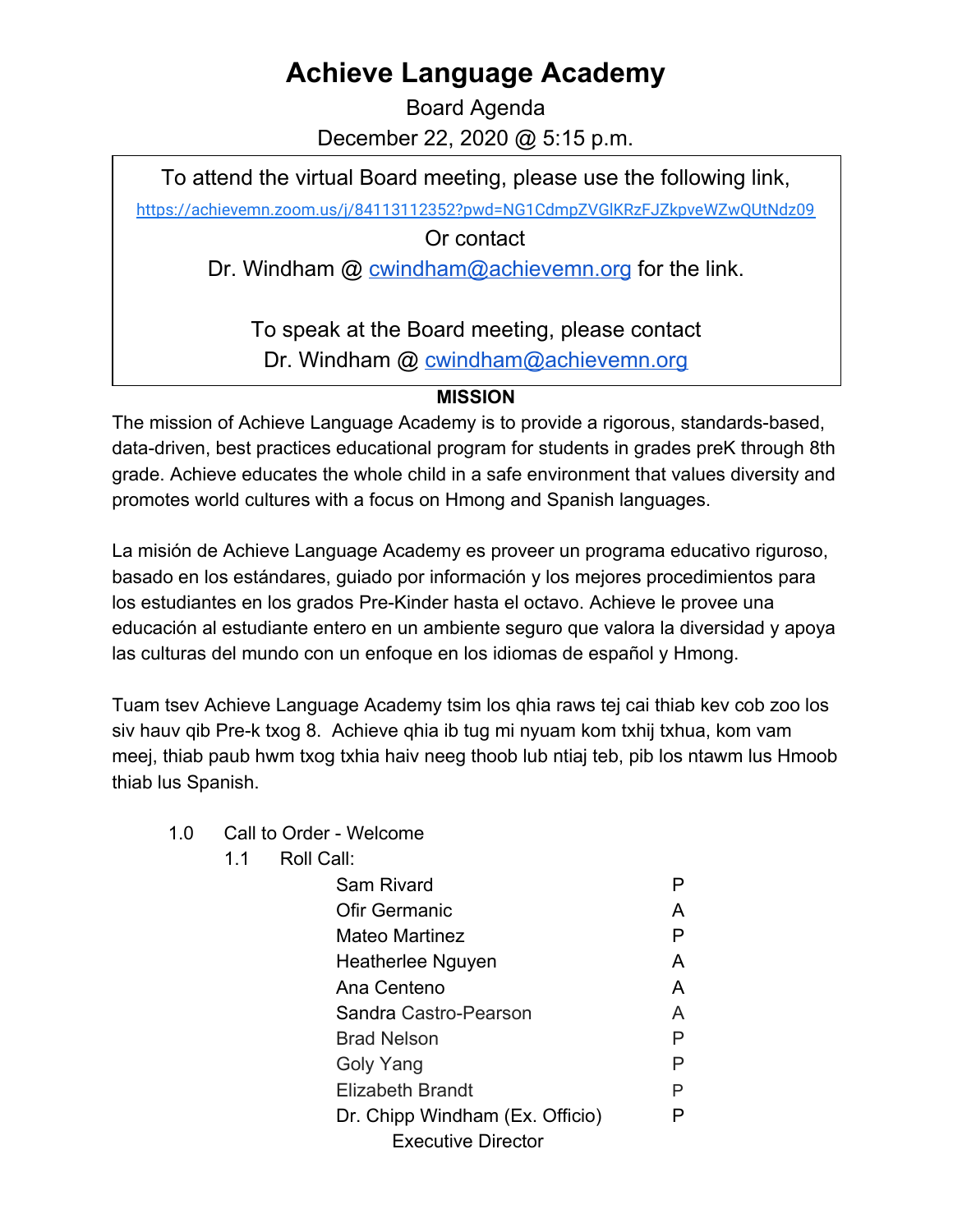- 1.2 Approval of the Order of the Agenda\* Motion: To approve the Order of the Agenda M/S/P: Goly/Brad/ (Yea-Beth/Sam/Mateo) Passed
- 1.3 Pledge of Allegiance
- 1.4 Reading of the ALA MIssion Statement
- 1.5 Conflict of Interest Disclosure
- 2.0 Information and Communications
	- 2.1 Public Comment
	- 2.2 Wendy Swanson-Choi NEO Authorizer Relations Training
	- 2.3 Eugene Piccolo MACS Governance Training
	- 2.4 Executive Director Report\*
- 3.0 Approval of the Consent Agenda Motion: To approve the Consent Agenda M/S/P: Beth/Goly (Yea - Brad/Sam/Mateo) Passed
	- 3.1 October 2020 Meeting Minutes\*
	- 3.2 November 2020 Meeting Minutes\*
- 4.0 Business
	- 4.1 Governance
		- 4.1.a Election of Board of Directors Officers
			- Discussion on process for Board Officer Election Motion: To approve Elizabeth Brandt as the Board Chairperson for Achieve Language Academy for the 2020-2021 School Year.

M/S/P: Beth/Brad (Yea - Goly/Mateo/Sam) Passed

Motion: To approve Brad Nelson as the Board Vice Chairperson for Achieve Language Academy for the 2020-2021 School Year.

M/S/P: Beth/Sam (Yea - Mateo/Goly/Brad) Passed

Motion: To approve Goly Yang as the Board Secretary for Achieve Language Academy for the 2020-2021 School Year. M/S/P: Beth/Brad (Yea - Mateo/Goly/Sam) Passed

Motion: To approve Mateo Martinez as the Board Treasurer for Achieve Language Academy for the 2020-2021 School Year.

M/S/P: Beth/Brad (Yea - Mateo/Goly/Sam) Passed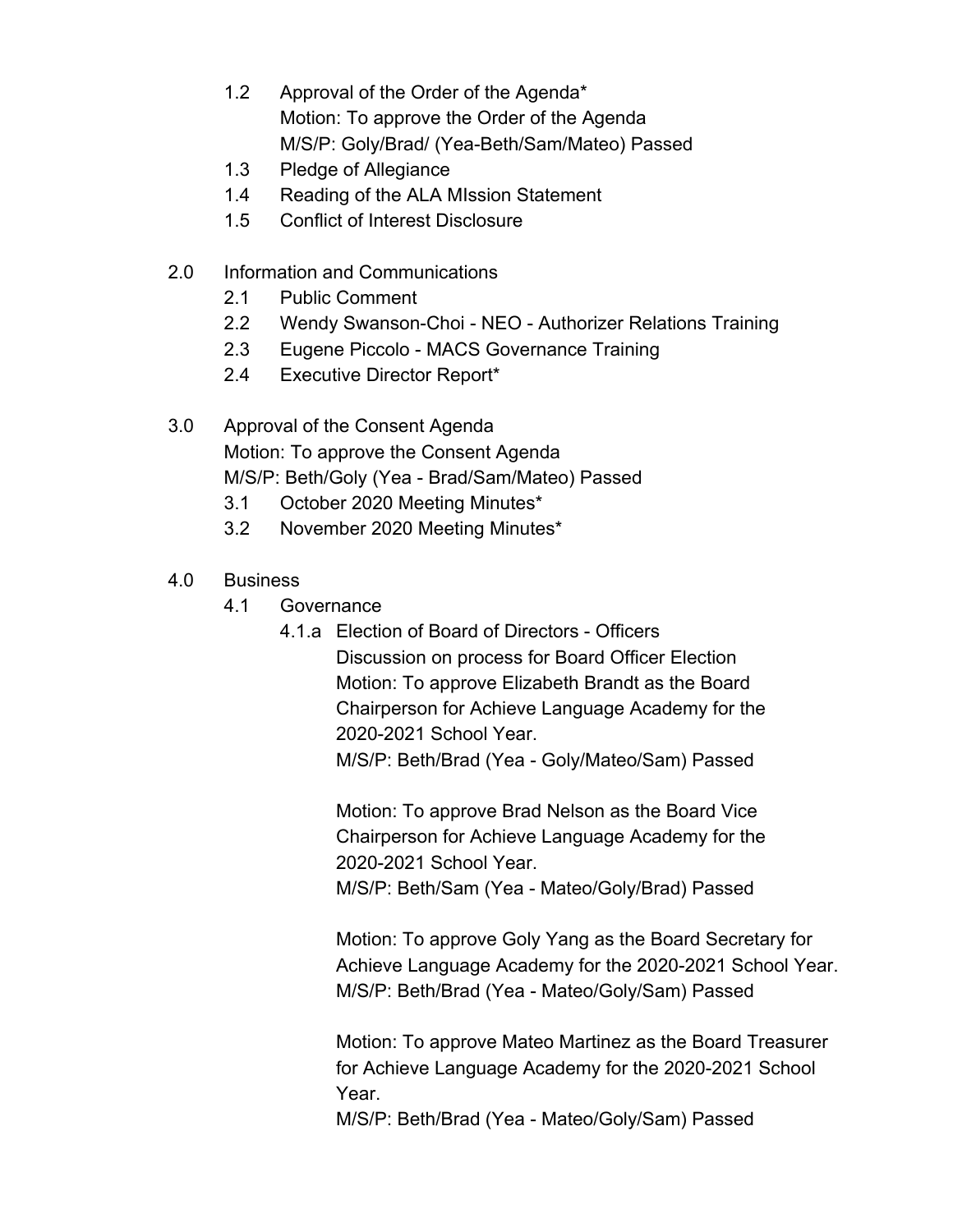- 4.1.b Board Decision on terms for Board members (Discussion) 1 Year Term - Sam Rivard, Parent, Teacher
	- 2 Year Term Community, Parent, Teacher
	- 3 Year Term Community, Parent, Teacher
- 4.1.c Board Appointments for Committee Chairpersons Governance - Board Chair Beth Brandt Finance - Finance Chair Mateo Martinez Academic - Goly Yang HR/Personnel - Picked up by Governance Facilities - TBD
- 4.1.d NEO Contract Board Agreement Form\*
- 4.1.e Amendment to Bylaws Motion: To approve one additional year to each Board member due to the Covid-19 pandemic delay in the election. M/S/P: Beth/Goly (Yea - Brad/Sam/Mateo) Passed
- 4.2 Human Resources
- 4.3 Finance
	- 4.3.a November Finance Report\*
	- 4.3.b Preliminary Audit Presentation\*
	- 4.3.c Compensation Plan (Updated)\* Motion: To approve the updated compensation plan for Achieve Language Academy personnel. M/S/P: Mateo/Sam - Passed
	- 4.4.d Direct Services Allocation Update
- 4.4 Operations
	- 4.4.a Covid-19 Update
	- 4.4.b 2021-2022 Calendar (Draft)\*
- 4.5 Academics
	- 4.5.a Possible Hybrid Learning
	- 4.5.b Attendance
- 5.0 Policies
	- 5.1 Policy 410 Employee Leave Policy (Second read)\*
- 6.0 Information and Other Business Sharing
	- 6.1 MACS Board Trainings\*